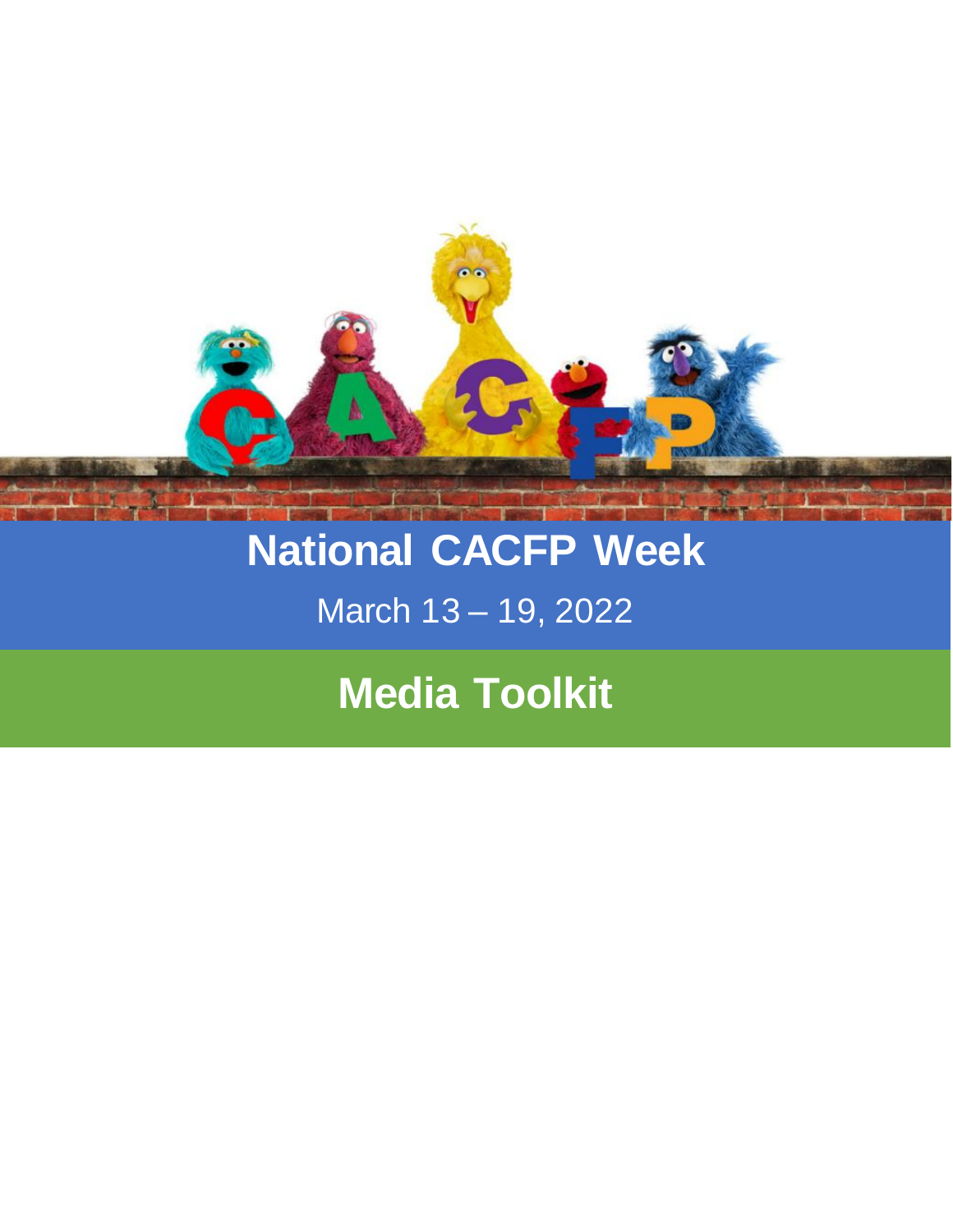#### **I. INTRODUCTION**

#### **About this Kit**

This media toolkit is designed to assist you in engaging local and state media to help spread the word on National CACFP Week.

CACFP Week is designed to educate, raise awareness, and promote how the USDA's Child and Adult Care Food Program (CACFP) brings healthy foods to children and adults in care centers, homes, and afterschool programs.

### **II. KEY MESSAGES: CACFP BRINGS NUTRITIOUS FOODS TO CHILD AND ADULT CARE CENTERS**

The USDA's Child and Adult Care Food Program (CACFP) brings healthy foods to children and adults in care centers, homes, and afterschool programs. Childcare providers can receive reimbursement through the USDA Child and Adult Care Food Program when they serve healthy, nutritious meals and snacks, reassuring parents that nutritional needs are being met and healthy eating habits reinforced. Over 1.9 million meals were served in Nevada through CACFP providers in FY2020.

#### **III. LAYING THE FOUNDATION**

#### **Current statistics on childhood hunger and nutrition**

In Nevada, 13% of children were food insecure and 60.8% of children were eligible for free and reduced priced lunch in 2018 (*State Obesity Data - The State of Childhood Obesity*, n.d.). According to CDC:

- Low-income, rural, and minority communities can face barriers in accessing healthy and affordable food options.
- When healthy foods are not available, people may settle for foods that are higher in calories and lower in nutritional value.

During fiscal year 2021, CACFP supported 2.1 million meals and 1.1 million snacks in childcare centers, adult day care, emergency shelter, and At-Risk Afterschool programs through Nevada.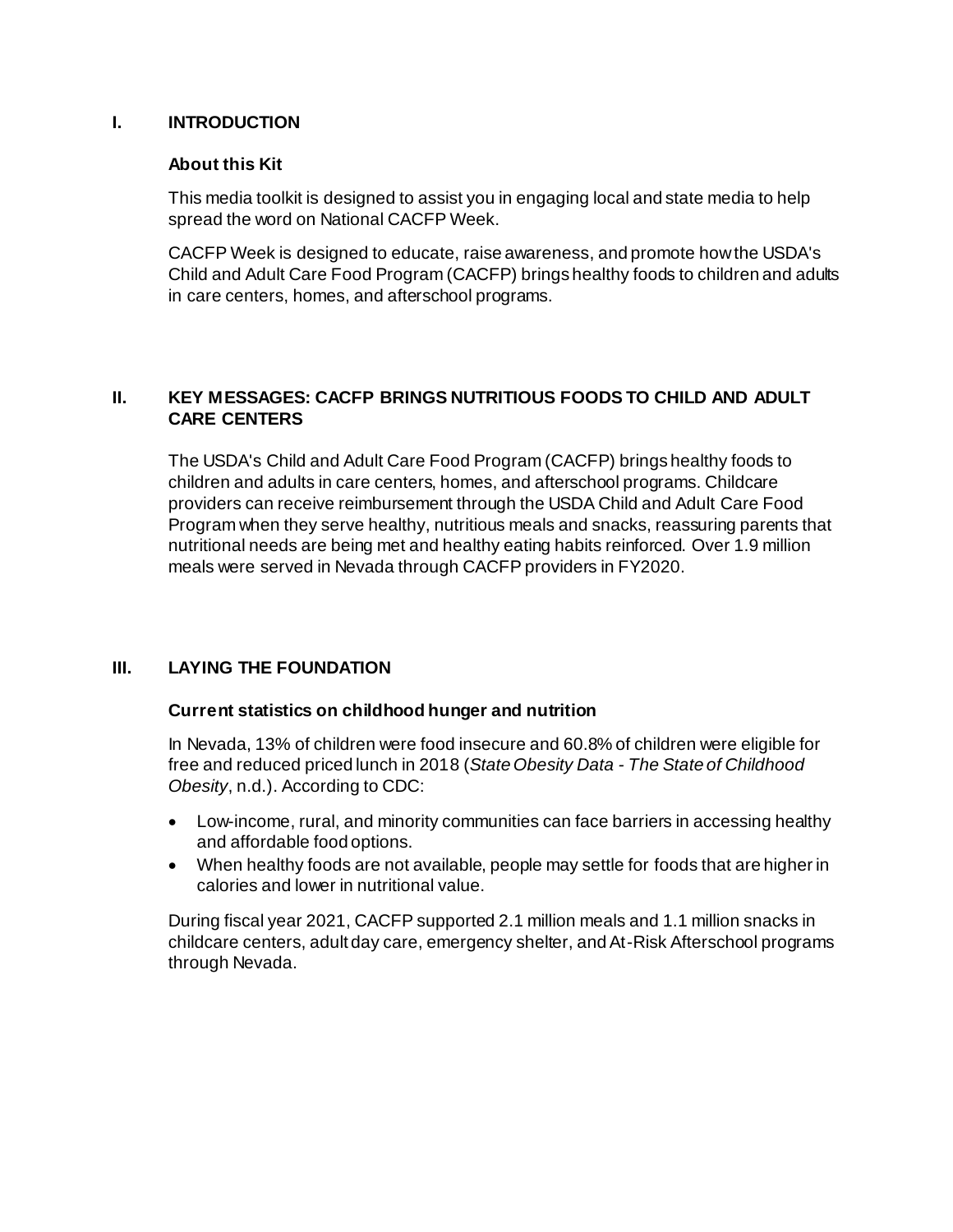### **IV. SAMPLE SOCIAL MEDIA POSTS**



March 13-19 is National CACFP Week!

CACFP Week is designed to raise awareness of how the USDA's Child and Adult Care Food Program (CACFP) brings healthy foods to children and adults in care centers, homes, and afterschool programs.

\_\_\_\_\_\_\_\_\_\_\_\_\_\_\_\_\_\_\_\_\_\_\_\_\_\_\_\_\_\_\_\_\_\_\_\_\_\_\_\_\_\_\_\_\_\_\_\_\_\_\_\_\_\_\_\_\_\_\_\_\_\_\_\_\_\_\_\_\_\_\_\_\_\_\_\_

Visit cacfpweek.org to learn more about the program and its services.

#CACFPWeek #NVwellness4kids



Does your child go to a CACFP provider?

Childcare providers can receive reimbursement through the USDA Child and Adult Care Food Program when they serve healthy, nutritious meals and snacks, reassuring parents that nutritional needs are being met and healthy eating habits reinforced. Visit cacfpweek.org to learn more about the program and its services.

\_\_\_\_\_\_\_\_\_\_\_\_\_\_\_\_\_\_\_\_\_\_\_\_\_\_\_\_\_\_\_\_\_\_\_\_\_\_\_\_\_\_\_\_\_\_\_\_\_\_\_\_\_\_\_\_\_\_\_\_\_\_\_\_\_\_\_\_\_\_\_\_\_\_\_\_

#CACFPWeek #NVwellness4kids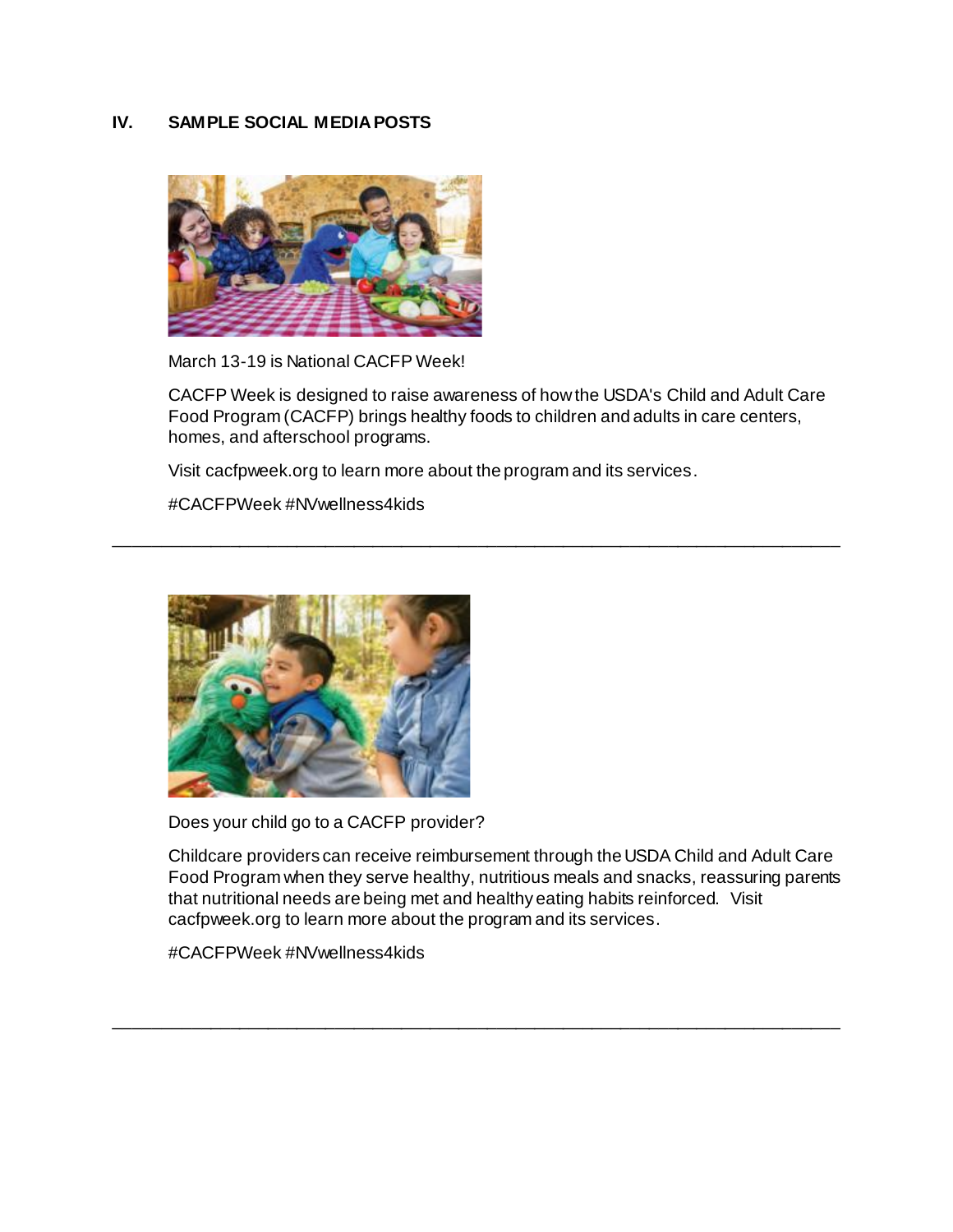

Did you know that the USDA Child and Adult Care Food Program (CACFP) provides over 2 billion meals and snacks to over 4.9 million children and adults daily?

\_\_\_\_\_\_\_\_\_\_\_\_\_\_\_\_\_\_\_\_\_\_\_\_\_\_\_\_\_\_\_\_\_\_\_\_\_\_\_\_\_\_\_\_\_\_\_\_\_\_\_\_\_\_\_\_\_\_\_\_\_\_\_\_\_\_\_\_\_\_\_\_\_\_\_\_

Visit cacfpweek.org to learn more about the program and its services.

#CACFPWeek #NVwellness4kids



Want to participate in National CACFP Week? Ask your kids to help you cook a healthy meal this week and post a photo!

\_\_\_\_\_\_\_\_\_\_\_\_\_\_\_\_\_\_\_\_\_\_\_\_\_\_\_\_\_\_\_\_\_\_\_\_\_\_\_\_\_\_\_\_\_\_\_\_\_\_\_\_\_\_\_\_\_\_\_\_\_\_\_\_\_\_\_\_\_\_\_\_\_\_\_\_

Visit cacfpweek.org to learn more about the program and its services

#CACFPWeek #NVwellness4kids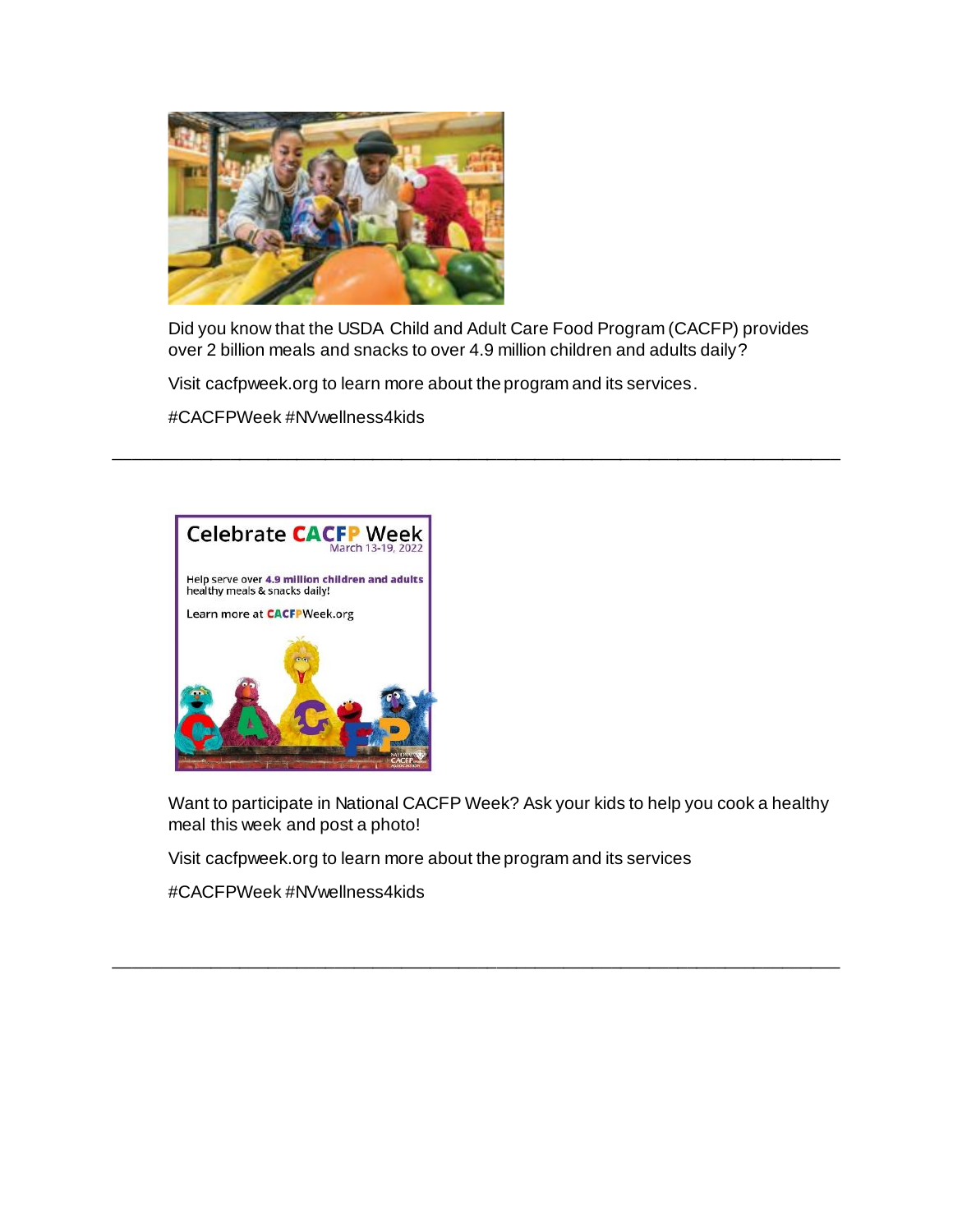

C is for Community! The average American diet significantly exceeds the recommended amount of added sugars, solid fats, saturated fats, and sodium. The CACFP community works to ensure that all children have access to healthy foods.

Visit cacfpweek.org to learn more about the program and its services.

#CACFPWeek #NVwellness4kids



A if for awareness! Together we can raise awareness of how the CACFP works to combat hunger. Learn what you can do to promote the CACFP and advocate with a press release, a letter to congress, and a request for proclamation.

\_\_\_\_\_\_\_\_\_\_\_\_\_\_\_\_\_\_\_\_\_\_\_\_\_\_\_\_\_\_\_\_\_\_\_\_\_\_\_\_\_\_\_\_\_\_\_\_\_\_\_\_\_\_\_\_\_\_\_\_\_\_\_\_\_\_\_\_\_\_\_\_\_\_\_\_

\_\_\_\_\_\_\_\_\_\_\_\_\_\_\_\_\_\_\_\_\_\_\_\_\_\_\_\_\_\_\_\_\_\_\_\_\_\_\_\_\_\_\_\_\_\_\_\_\_\_\_\_\_\_\_\_\_\_\_\_\_\_\_\_\_\_\_\_\_\_\_\_\_\_\_\_

Visit cacfpweek.org to learn more about the program and its services.

#CACFPWeek #NVwellness4kids



C is for CHILDREN! Let's all do our part to educate our children about nutrition and encourage healthy eating habits early on.

\_\_\_\_\_\_\_\_\_\_\_\_\_\_\_\_\_\_\_\_\_\_\_\_\_\_\_\_\_\_\_\_\_\_\_\_\_\_\_\_\_\_\_\_\_\_\_\_\_\_\_\_\_\_\_\_\_\_\_\_\_\_\_\_\_\_\_\_\_\_\_\_\_\_\_\_

Visit cacfpweek.org to learn more about the program and its services.

#CACFPWeek #NVwellness4kids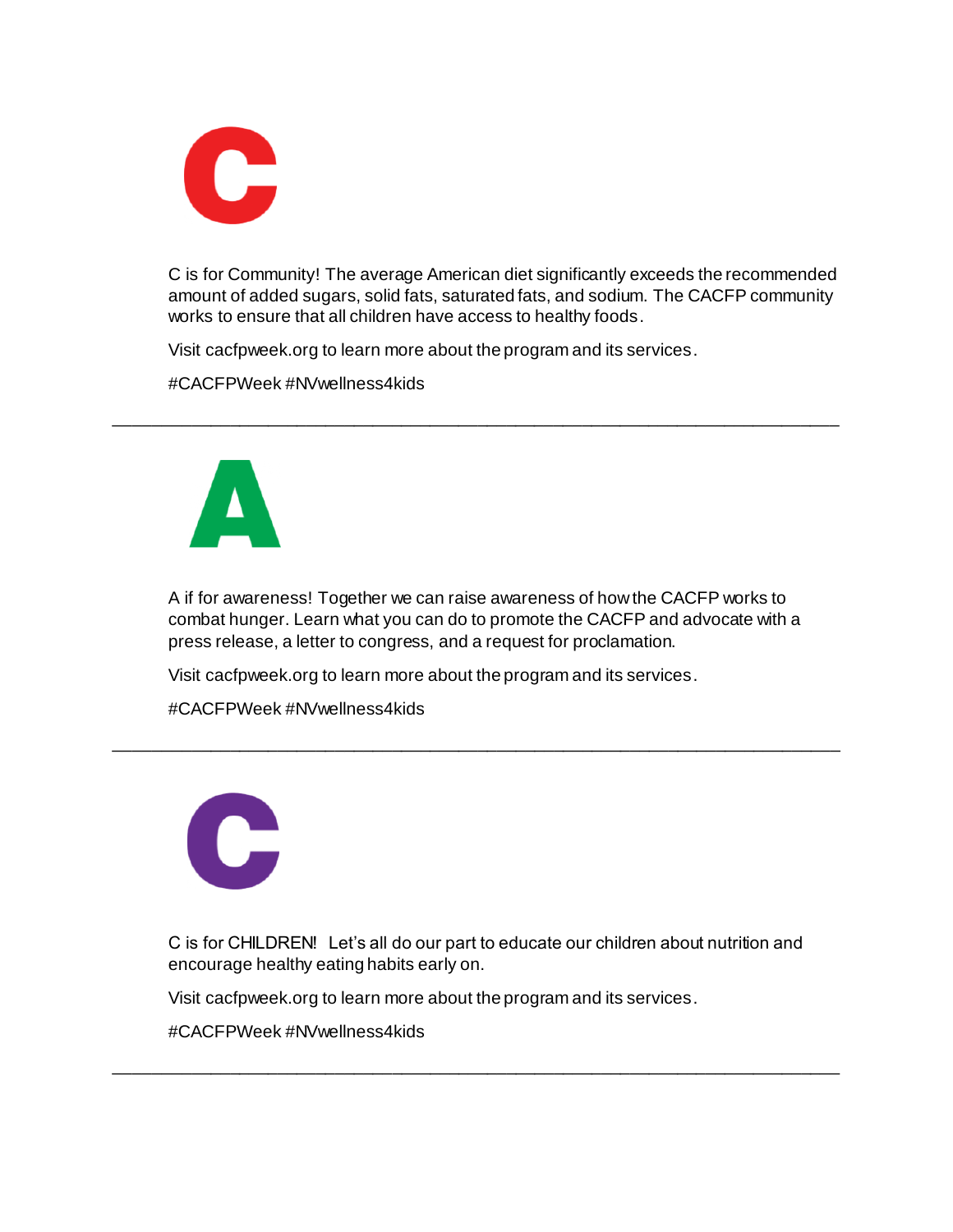

F is for Food Program! The CACFP helps children learn healthy eating habits. Find out why breakfast is the most important meal of the day and learn some tips for getting kids to try new foods.

\_\_\_\_\_\_\_\_\_\_\_\_\_\_\_\_\_\_\_\_\_\_\_\_\_\_\_\_\_\_\_\_\_\_\_\_\_\_\_\_\_\_\_\_\_\_\_\_\_\_\_\_\_\_\_\_\_\_\_\_\_\_\_\_\_\_\_\_\_\_\_\_\_\_\_\_

Visit cacfpweek.org to learn more about the program and its services.

#CACFPWeek #NVwellness4kids



P is for Participate! Hundreds of thousands of people participate in the CACFP administering the program or caring for children and adults. Show your appreciation to all of those who work with CACFP every day.

Visit cacfpweek.org to learn more about the program and its services.

#CACFPWeek #NVwellness4kids

#### **V. ADDITIONAL RESOURCES**

[The Most Important Meal | Sesame Street in Communities -](https://sesamestreetincommunities.org/activities/the-most-important-meal/) Sesame Street in **[Communities](https://sesamestreetincommunities.org/activities/the-most-important-meal/)** 

\_\_\_\_\_\_\_\_\_\_\_\_\_\_\_\_\_\_\_\_\_\_\_\_\_\_\_\_\_\_\_\_\_\_\_\_\_\_\_\_\_\_\_\_\_\_\_\_\_\_\_\_\_\_\_\_\_\_\_\_\_\_\_\_\_\_\_\_\_\_\_\_\_\_\_\_

[Trying New Foods | Sesame Street in Communities -](https://sesamestreetincommunities.org/activities/trying-new-foods/) Sesame Street in Communities